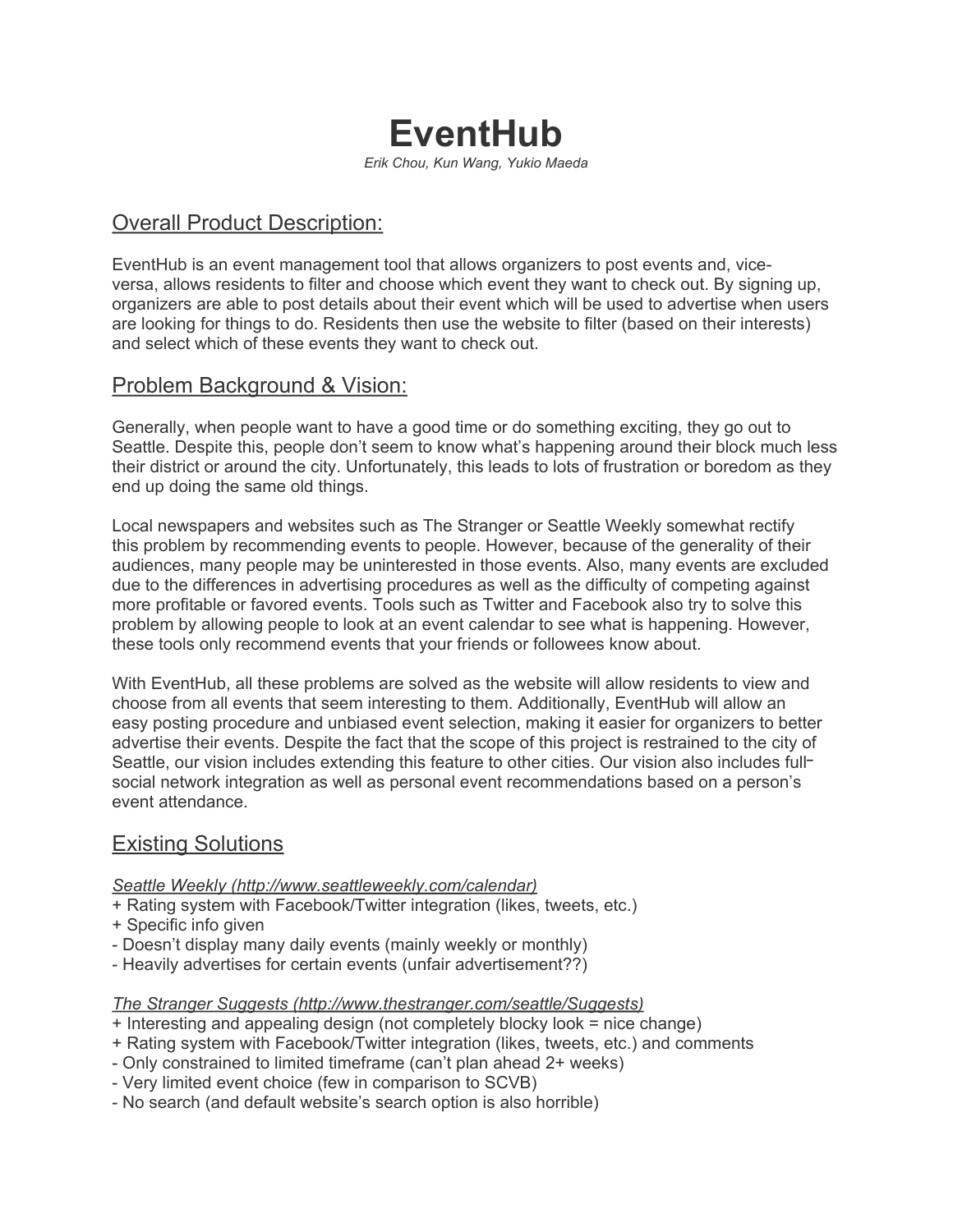## Projected Architecture:

1. Front End -Able to update instantaneously depending on filter options and event statuses -Utilizes templates for better display -Able to display varied number of events depending on time and website registration

2. Back End: -Searches database for particular events based on filters -Retrieves and organizes information from back-end before giving to front-end -Weights events depending on user preference -Filters out bad requests & checks for "bad" data -Performs periodic maintenance of database (additions, deletions, etc.)

3. Database Layer: -Stores event data and user info

#### Technology Stack

1. Front End: -HTML/CSS/Javascript -Possible use of Twitter Bootstrap

2. Back End: -Java Language -Spring Framework

3. Data Storage: -MySQL or MongoDB

#### Minimum Viable Product (MVP)

Our minimum viable product should be able to perform four particular actions: -View: Displays events on the website -Search: Selects specific events based on event type and data -Post: Event posting with specific information and description -Register: People can sign-up and edit/monitor what they posted

# Future Additions

Here are a few additional features that can be implemented after completing the MVP:

-Commenting / "Hype" system (additional user feedback) -Facebook/Twitter integration -Recommendation of events based on previous selections -Ticketing functionality -Mobile app functionality